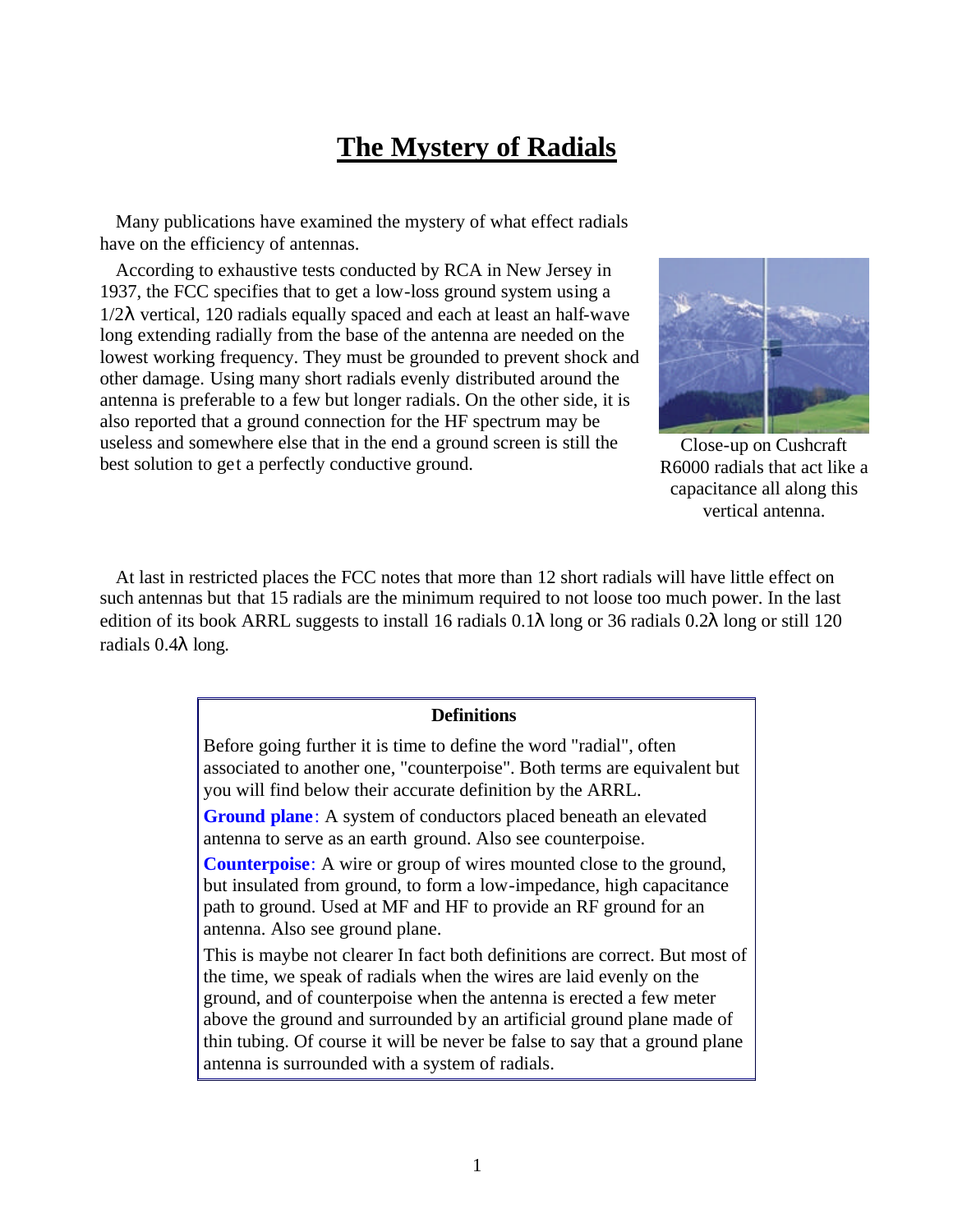# **Radials**

Do not confuse radials with the long vertical or tilted stubs, sometimes-over 1m long, used by some manufacturers to shorten the wingspan of their beams (e.g. Cushcraft or Butternut HF5B Butterfly). Other antenna arrays do no need to be grounded either as they already use elements  $1/2\lambda$  long, straight or folded.

Radials are only used with some models of vertical antennas. The antenna must be a quarter-wave vertical, and only this design. They not apply to other models. In theory, all antennas should work against a ground, but using a balanced half-wave antenna can mitigate the need for that requirement. The same theory applies to a dipole.

These 1/4λ verticals need to be grounded first of all to create their "second half" in order to be resonant at 1/2λ as explained on the next page dealing with the different types of aerials. 1/4λ vertical antennas need also radials due to their vertical polarization and their general proximity with the ground. They are thus much more affected by the ground effects that antennas polarized horizontally (dipole, beam, etc).

The first confirmation of the use of radials comes from the FCC again who recommends to AM broadcasters to install as much as 113 radials each a quarter-wave long to reduce earth losses. To prove its efficiency Valcom in Canada suggests to install at ground level such a network constituted of 120 radials 34.2 m long (114 ft). To work on the 40 Meter band for example, you need a free space of 10 Meters of radius, of course in all directions. Thus first question, are 120 radials of  $1/2\lambda$  long mandatory to operate with a 1/4λ vertical? We can easily prove the contrary. In the field if you remove all radials attached to your vertical your correspondent will immediately note that your modulation has changed. Your voice will have a metallic sound, more aggressive. Then your radiation pattern will be deeply affected, displaying probably a torus-shaped angle of radiation, suited for local QSOs but surely much less effective for DXing.

In fact in removing your radials, you reduced the size of your antenna by 50% because these radials are fully integrated in the antenna design. On the 20 Meter band for example, a vertical of 6 Meters high like the Fritzel GPA 404 displayed below (that uses 2 trap coils too) must be completed with a 5.2 Meter long radial, to give a vertical cut at  $1/2\lambda$ ; this is mandatory to create its mirror-image and be able to work on its harmonics and thus on several HF bands.

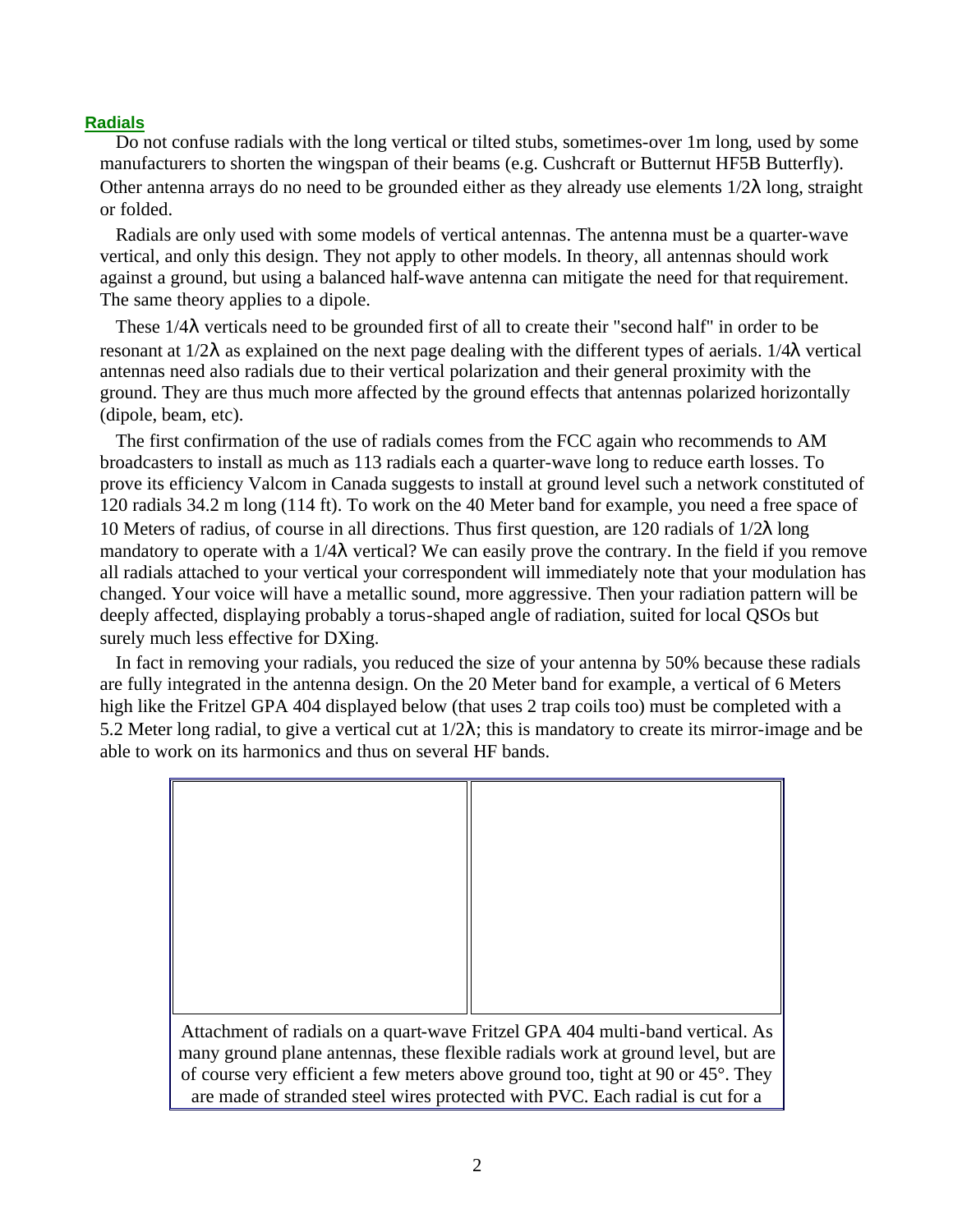specific band (their length varying from 2.6 m for the 10 m band to 10.3 m long for the 80 m band) knowing that this vertical is 6m high. Radials must be tight, one end insulated, the other one fixed at the antenna base (in fact to the mast, the gray tube) to be efficient as they are fully integrated in the antenna design. i.e. on

the 20 m band this antenna 6m high must be completed with a 5.2 m radial, giving a vertical cut at  $\lambda/2$ . In other words these radials fully participate in the correct waves propagation in a much better way than using traps. Like the braid of the coax, all radials are screwed and grounded to the mast, not to the antenna. The picture at right shows that radials are placed in an area of about 160° wide around the antenna, each 30° apart, the longest well separated from the others to prevent coupling. They are thus not symmetrically tight around the antenna like we would do in building a ground plane. This configuration uses what we call "counterpoises". It is unbalanced and does not provide shielding that requests a real ground (many more radials all around the mast). This configuration is however more directive compared to other kinds of designs. This vertical offers a gain of 3 dBi not really better than a dipole (2.14 dBi) with the advantages to provide some directivity by the position of its radials and to be easy to setup (in 15 minutes in the field). Documents T.Lombry.

Amateurs also observed that two 1/8λ radials reduced the efficiency of an antenna system up to 75%. In other words you loose 6 dB, 1 S-Unit or more, simply in modifying your radials!

But how many radials are really useful? The FCC states that the earth resistance decreases rapidly passing from 15 to 120 radials, advising broadcasters to use as much as 113 radials. Experiments also confirmed that placing the antenna at a height of  $1/4\lambda$  over ground, the use of 15 radials does not increase the efficiency of the antenna higher than 50%. Different tests also demonstrated that using  $(15)$ radials of  $1/8\lambda$  give the same result at if they were cut at  $1/2\lambda$ . At last it appears that using many radials, even if some of them are short, give better results than using few but longer radials.

At last, RF technicians tell us that in average half the ground loss observed in a vertical antenna occurs within a circle which radius equals to the antenna height, thus practically  $1/4\lambda$ , and the remaining loss resistance occurs in the next  $1/4\lambda$  out from the antenna due to decreasing of the capacitance between the vertical radiator and the earth. So the radius covered by radials should reach  $1/2λ$ .

Mixing all this data and checking what manufacturers designed in this category of antennas, we can consider that 15 radials cut at  $1/4\lambda$  in #12 to #18 AWG are a prerequisite to operate a  $1/4\lambda$  vertical placed at ground level in good conditions. But as we are going to explain below and in the next page, this is probably not the best installation that you can do.

#### **The ground effect**

There are several kinds of radials: those that design a ground plane, counterpoise or acting like capacitance. Generally speaking we consider ground plane radials are the ones acting like capacitance.

Indeed, when a vertical antenna is erected at ground level and powered, there are much ground currents generated by the earth capacitance and resistance that increase the effect of the earth on the antenna losses (associated to losses in the transmission lines, etc) that see its radials running at ground level be completely detuned. Radials being part of a 1/4λ antenna system, this detuning affect also increases the horizontal radiation lobes to the detriment of the inclined lobes. This problem affects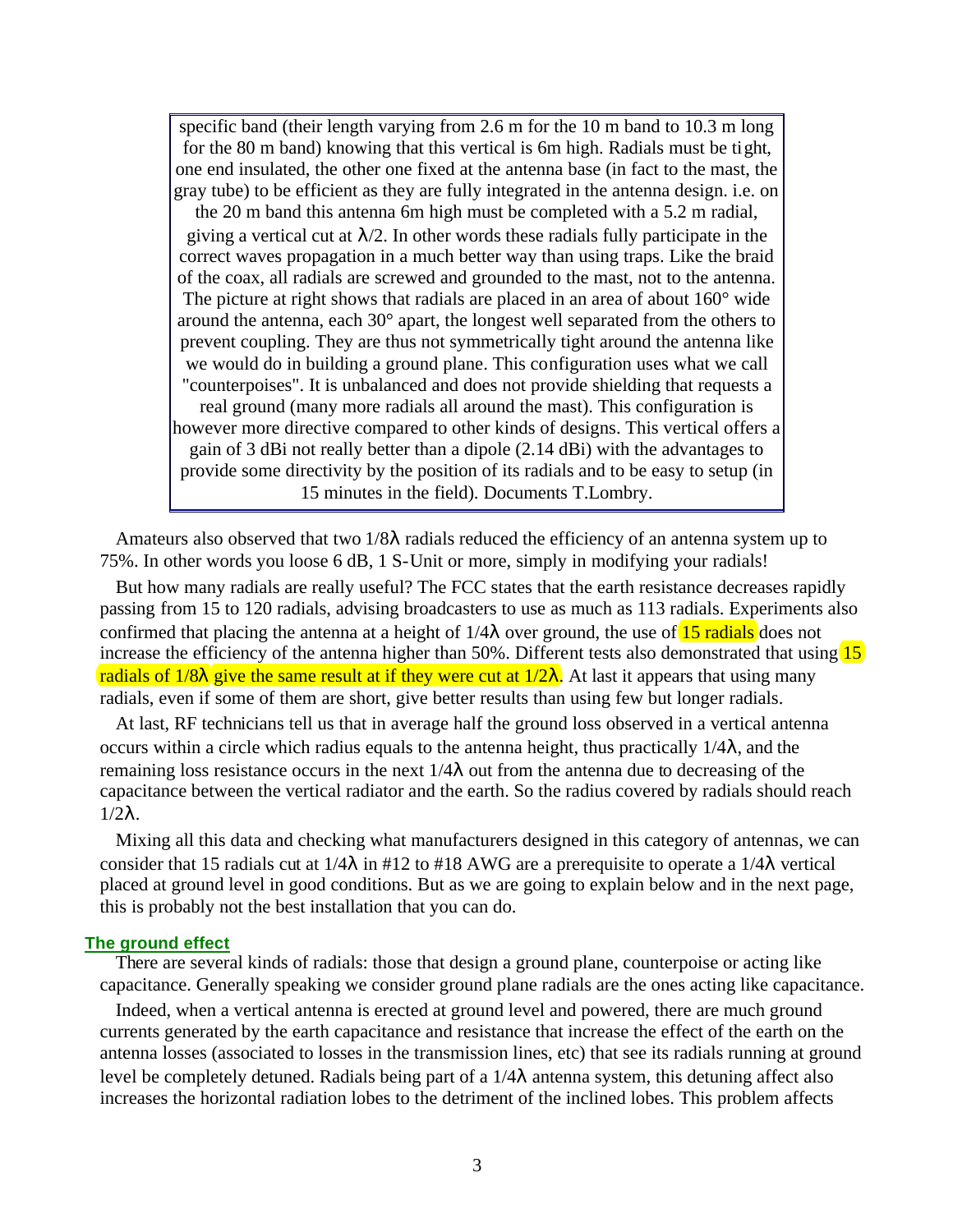also the listening in the same proportions (pick-up radiation lobe horizontal). To get an efficient harmonic antenna with an unaltered radiation pattern, we need an earth resistance as low as possible.

| <b>Dielectric</b><br><b>Type of ground</b><br>constant |           | <b>Conductivity</b><br>(S/m) | <b>Quality</b>    |  |
|--------------------------------------------------------|-----------|------------------------------|-------------------|--|
| Salt water                                             | 81        | 5.0                          | Excellent         |  |
| Fresh water                                            | 80        | 0.001                        | Poor              |  |
| Pastoral, low hills                                    | $12 - 14$ | $0.0075 - 0.03$              | Very good         |  |
| Pastoral, medium<br>hills                              | 13        | $0.005 - 0.006$              | Average           |  |
| Rocky<br>soil/mountainous                              | $12 - 14$ | 0.002                        | Poor              |  |
| Sandy/dry<br>flat/coastal                              | 10        | 0.002                        | Poor              |  |
| Cities/industrial<br>areas                             | 5         | 0.001                        | Very poor         |  |
| Heavy<br>industry/high rise                            | 3         | 0.001                        | Extremely<br>poor |  |

First of all, losses in an antenna depend much on the soil conductivity, below and in front of the antenna: a stony or sandy area is a poor conductor compared to a meadow or seawater. Then placing radials at ground level, on the grass or just below the surface, is a lost battle as your radio signal will have to fight against a subsurface constituted of high resistance material (e.g. sand, sandstone, marble). Fresh water, on the other side, is not a better RF conductor. So in order that your antenna works efficiency avoid installing your shack in front of a lake, a swimming pool, a creek, a river, etc, so many spots that we usually see near antennas.

A ground system showing no loss at all is ideal but far harder to find and to build in the field. Such a system means that all power applied to the antenna radiator (excepting the few percent lost in loading) is radiated in space instead of being lost as heat.

Practically a fraction of the output power radiated by an antenna is lost in the coax, traps, coils and other accessories and contribute to warming the Earth. But another significant fraction falls down from the antenna radiator to the lossy ground. This loss can reach 80% of your output power on the lower frequencies. This part of radiations should be "re-injected" in the system, to the antenna feed point, with as little loss as possible, to be radiated by the antenna in a new cycle.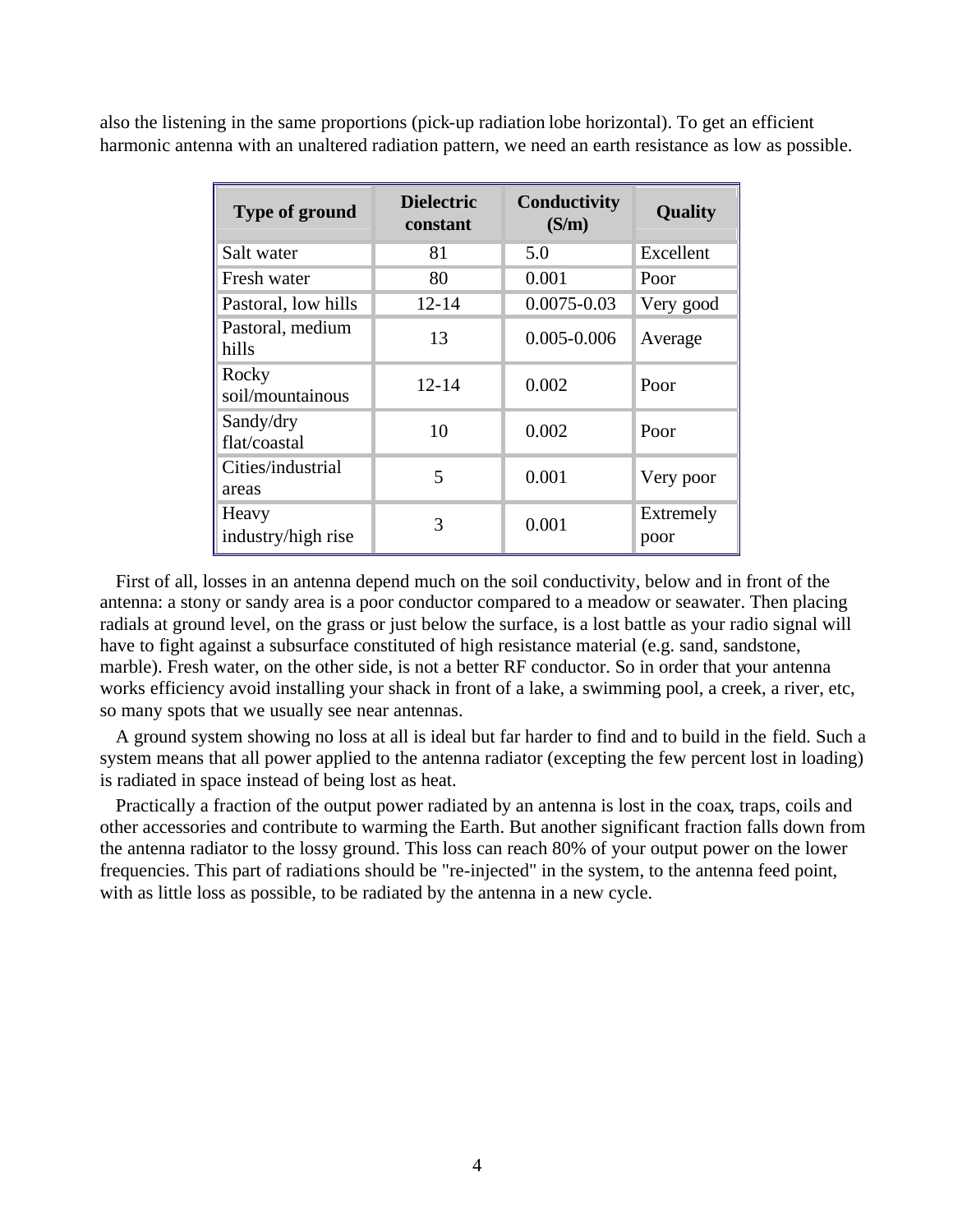

The DXE-RADP-1P radial plate (\$50) from DX engineering. The saddle clamp and stainless U-bolt are an option as well as the SO-239 connector and radial wire sets.

They are perfectly right! If you lay evenly on your garden, at the base of your antenna, a mesh of copper or steel wires (a wire-netting) on a radius as long as possible, you will create a perfectly conductive ground in which radiations transmitted by your vertical will reflect like in a mirror. Thanks to this dense wire netting, the power losses will be also reduced because the antenna resistance will be much lower than the one of the ground. This change will also affect the radiation pattern of horizontal dipoles in splitting the main vertical.

Note that to attach all radials to the antenna ground, DX engineering had the clever idea to provide a very convenient stainless steel plate of 30  $\text{cm}^2$  ref. DXE-RADP-1P like the one displayed at left. The antenna base comes inside the clamp.

Using an electric screwdriver, and attaching one radial per bolt, you can bolt all radials in less than an hour.

The FCC states that the mesh constituting all radials has to be cut at  $1/2\lambda$  (so displaying a radius of 20 Meters work on 7 MHz) to effectively establish the height of the antenna instead of the actual earth beneath the antenna. But contrarily to what the FCC wrote, this mesh buried in the ground has does not have to be resonant to work properly as our objective is to make the ground as conductive as possible for RF signals.

So far, when you work with a vertical cut at  $1/4\lambda$  standing directly over a metallic plate (your car hardtop or even using a base like the MFJ-1904 RF ground-coupled base you do not worry about knowing whether this surface is in resonant or not. As states Bencher, the manufacturer of Butternut antennas, "*for mobile operations, according to the counterpoise principle, the metal body of the vehicle provides the capacitive coupling to the earth itself*". MFJ Enterprises confirms also that his "*ground-coupled portable antenna base, a 2x2 foot stainless steel square, provides an effective RF ground*". The same principle applies operating from a boat at sea where you do not expect that the "length" of the underneath open-sea surface is at resonant with your antenna, but rather that it constitutes a perfect conductive "ground", without losses. This "ground screen" plays in fact the role of an electrical mirror, not the one of the node of a string at which standing waves reflect back and radiate!

In fact many people confuse the ground with the antenna itself. To be resonant (what is not mandatory but necessary to match impedances), a vertical is usually cut at  $1/4\lambda$ , and uses its mirror image to reconstitute its electrical "missing-half". It displays an omnidirectional pattern in the horizontal plane (the current or the radiation pattern increasing from the top to the ground connection, the RF voltage being the highest on top, at the open end of the vertical). This pattern in sine curve has to reflect in the ground, whatever its horizontal extent, to display the same radiation pattern as a  $1/2\lambda$ vertical in free space. But in shortened vertical system for example, the electric equivalent circuit presents much ground losses. It must thus be balanced by a system offering to the antenna a low capacitance to the earth while keeping the capacitance to the radials. This RF ground coupling is got either in installing at ground level more radials around the antenna base or raising the antenna and its radials above ground, transforming them in radiative elements. On the lower bands on the contrary this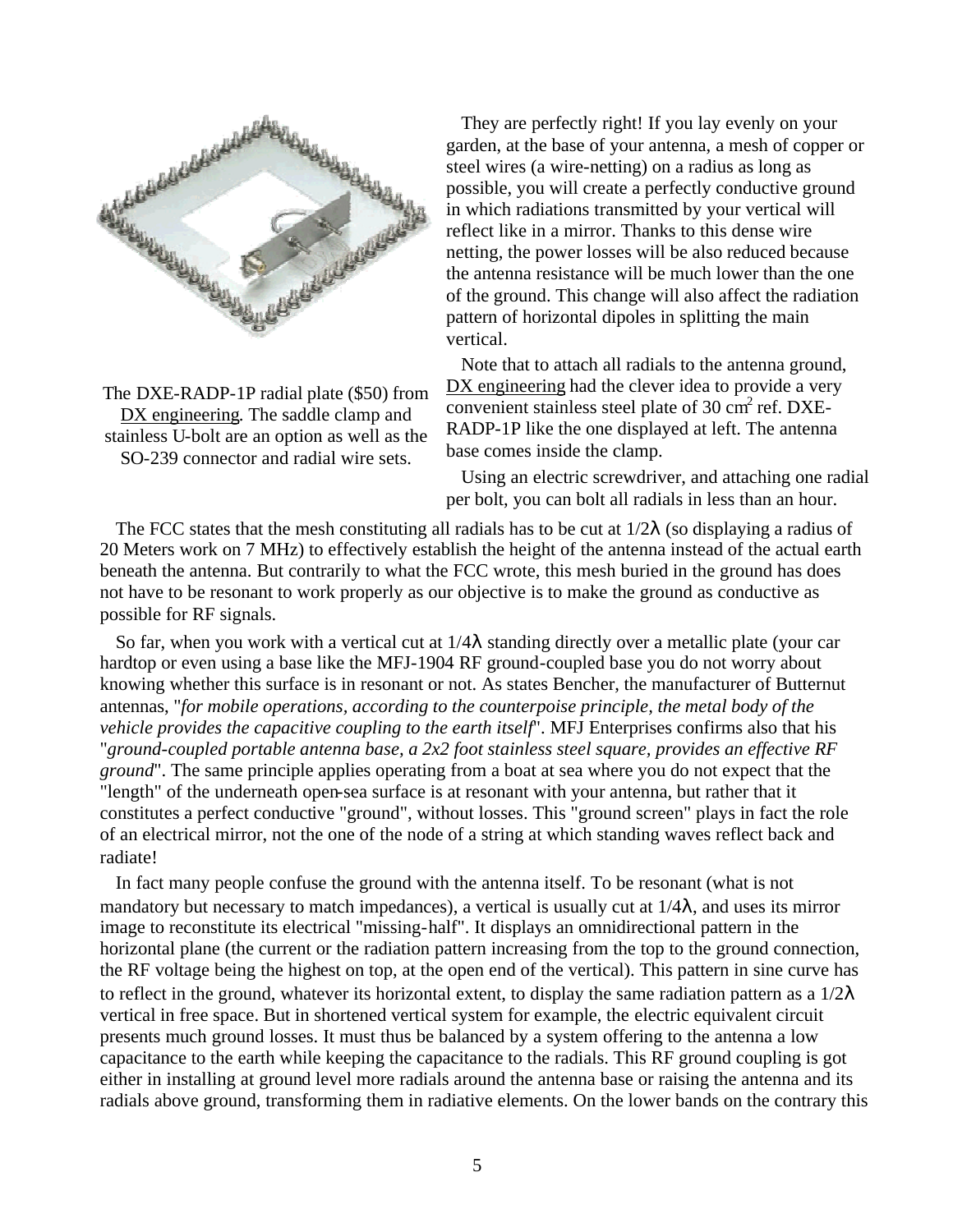is achieved in using loading coils for matching impedances. Therefore, in the first case, don't be surprised if some amateurs tell you that they buried hundreds of cans in their backyard just to give to their antenna an earth more conductive, Hi!

On the other hand, the extent of this artificial ground is, on the contrary, very important when you will emit as the distance up to 10λ around your vertical influences much the efficiency of its angles of takeoff. This both aspects are two things completely different.

# **Installation of radials**

The soil surrounding an antenna or its radials has a very low resistance which entails more loss in transmission lines and buried radials. At the same time due to the soil permittivity and moisture content (water), the capacitance of any buried wire is also much higher than its value in the free space. Both factors contribute to slow down the velocity of propagation along a buried radial to a value as small as 1/12 of the free space value! For all these reasons it is nonsense to cut radial wires to particular resonant lengths if they are buried. At last the attenuation of the current along a buried radial wire is also very high. In average, calculations show that at the lower HF frequencies the optimum length of a buried radial is of the order of  $1/10^{th}$  of the free-space wavelength. Using more radials can however counterbalance these losses, increasing the efficiency of the antenna system.

Theoretically radials must be constituted of copper wires or thin tubing, cut on particular resonant length, and be located as well as grounded at the base of the antenna, not a few meters way. However, when placed too close to the earth, due to their significant capacitance, any length of HF wire will couple tightly to the earth and will be thus detuned as we just said. Worse, if the vertical is elevated more than 30 cm (1 ft) or so above ground, the wire leading to the ground connection will become part of the vertical radiator and will no longer be resonant on one or several bands. This is one of the reason for which any radial system has to be placed right at the antenna feed point to give good results. Installing it at ground level if your antenna is fixed on top of a tower for example is in this case nonsense.

The role of the radials is thus to provide paths of low resistance back to the feed point. Practically if your antenna is placed at ground level, to protect radials from a lawnmower and human activity, they can be buried just below the grass (over 5 cm or 2" deep to not cut the roots) but do not expect a great efficiency working this way. Take also into consideration that due to the length of waves below the 20 Meter band, in the lower frequencies it is usually out of question to bury or attach dozen radials measuring at least 10 Meters long and most amateurs prefer to select other antenna designs like dipoles. However, a dipole doesn't display the same radiation pattern as a vertical.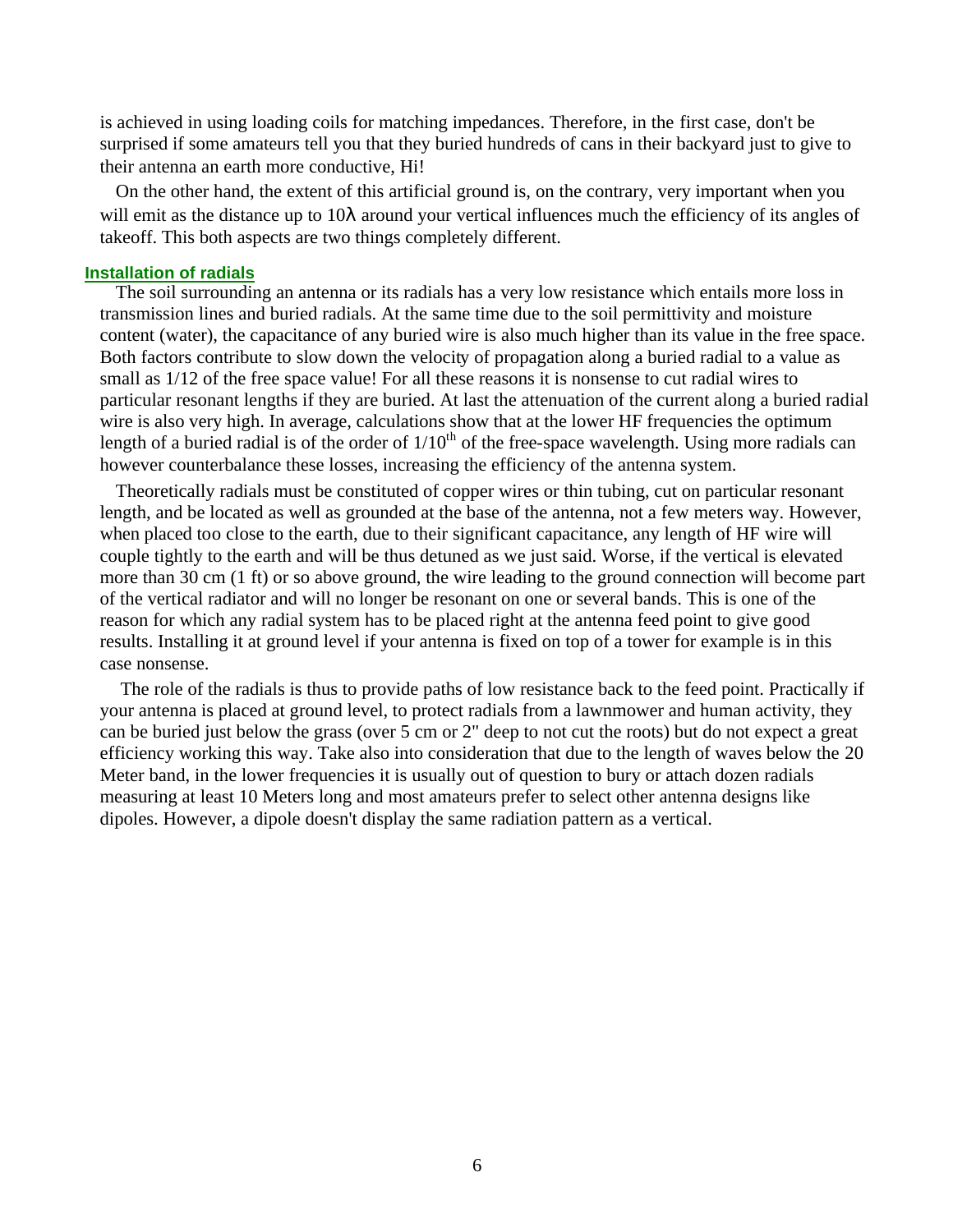

this kind of network work very well on this low band too.

From the 20 Meter band and frequencies above that, you want to build a true ground plane with your radials and get good shielding you have to equally space them on the ground over 360° around the antenna. On the contrary, if you are using a Ground plane antenna with only 1 radial per band, it will act like a counterpoise rather than a ground plane. I suggest you tighten all radials in the same quadrant, each 10° apart to prevent coupling, in order to get a common directivity on all bands.

As we have just said above, to build a ground plane the number of radials depends on how long they are, the longer being the best. The magic trick is to know that as such wires becoming longer, they intercept the current on the surface out to a greater distance than shorter wires. But in parallel - the word is appropriated - there is a side effect: for a given number of radials, the separation between adjacent wires increases as the wires become longer to avoid low-loss path. Take an example.

Four 1/2λ radials are preferable to six 1/4λ radials but the difference is weak as the intensity of currents flowing out near the end of wires will be much less than that of currents closer to the antenna.

According to various specialists, it seems that over 24 Meters long (80 ft) the gain is no more significant and it is preferable to use shorter radials but more numerous.

To confirm this last sentence, using software simulating the ground losses, it appears that by increasing the number of radials from 10 to 20 for example the improvement in signal strength is only  $1/10^{th}$  of an S-Unit.

It is proved for a long time that it is useless to add too many radials at ground level to increase the efficiency of an antenna, because there is a much better solution, which is to raise the antenna above ground for the benefit of better performance!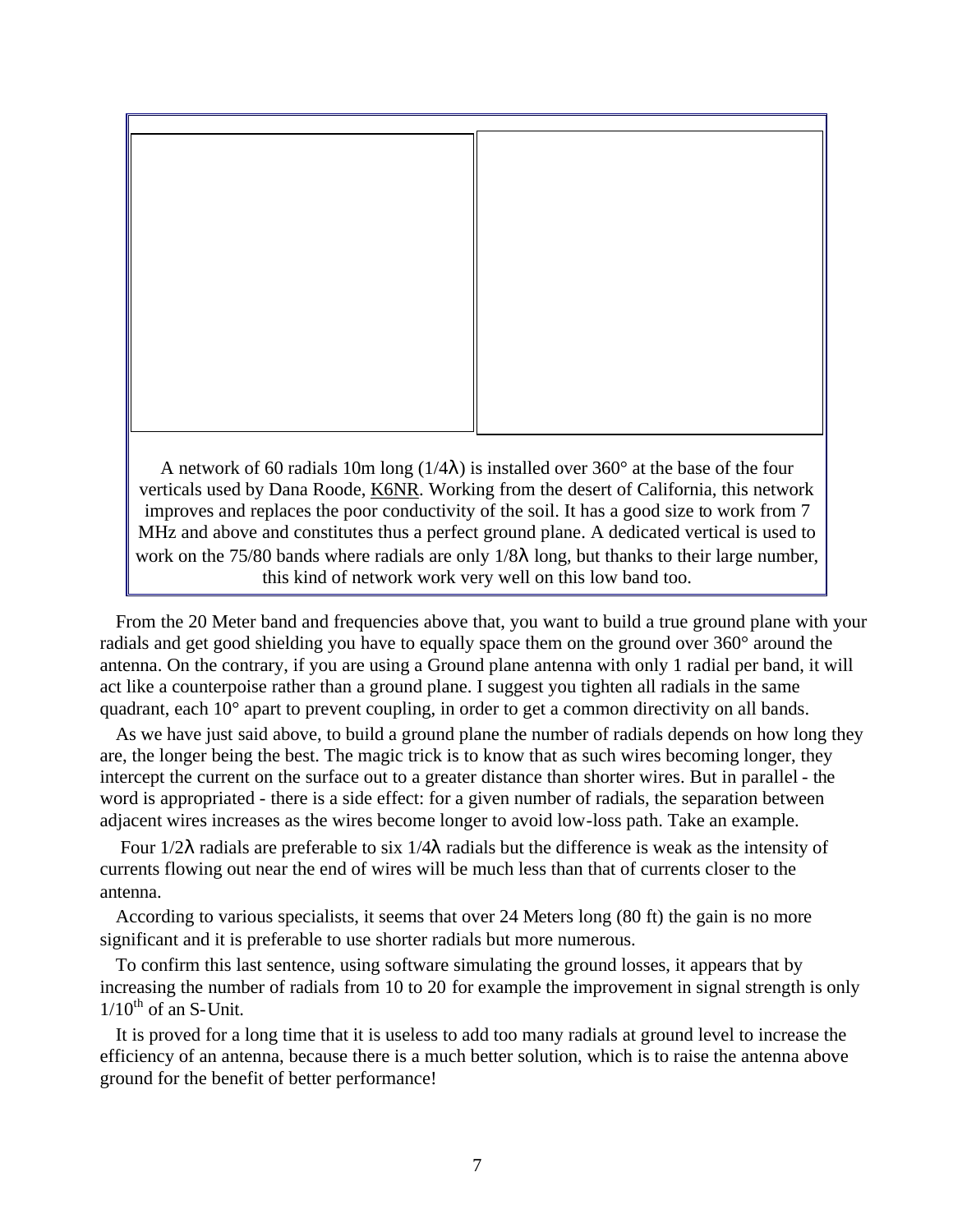# **Raising the antenna above ground**

The first effect of placing a 1/4λ vertical at ground level is that the mirror-image of the "missing half" has consequences on the feed point impedance that displays about half the impedance of a dipole, or about 35 ohms plus ground loss resistance. At the risk of being repetitious, its lower end displays a low voltage / high current, conform to its large lobe firing all the output power at 0° and not higher above the horizon.

But other effects look more amazing. Some manufacturers state for example in their advertisings that they sold high performing antennas that do not require any radial or counterpoise (ground plane). Does it mean that if we raise our vertical a couple of meters above the ground, we can remove all our radials and keep its efficiency? No, you can't. This is not really so simple, except if you are willing to loose all its efficiency and your money.

Do you remember the 120 radials 1/2λ long each laying on the ground? According Bencher one more time, "*at heights between 2 and 8m about ground, four 1/4-waves radials for 40 meters will suffice to provide enough capacitive coupling to earth to work on 40, 75, 80 and even 160 Meter bands*". And indeed, to avoid the detuning of wires running at ground level and reduce the ground currents you must raise the radials as little as 1 meter off the earth. Of course you will raise the antenna by the same occasion, and probably much higher as we will see in one moment.

In fact here also some amateurs confuse the height of radials above ground and the height of the antenna above ground. As both constitute the radiative part of a vertical antenna and that one without the other is ineffective, the melting is understandable.

For example, if one states like Bencher did that for the 40 Meter band radials can be placed between 2 and 8 Meters high (1/20λ to 1/5λ high) to remove all ground effects, the antenna itself displays its best radiation pattern when placed at least 3/4λ above ground (see table below), so about 30 Meters high! Find the mistake? Both values seem incompatible, but they are not. In fact your radials will rise with your antenna and will be thus be placed high enough above ground to be "out of reach" from the soil effects.

| <b>Height of antenna center</b><br>( <b>l</b> ) | <b>Takeoff angle</b>                                     |
|-------------------------------------------------|----------------------------------------------------------|
| 1.5                                             | $0^{\circ}$ , $20^{\circ}$ , $43^{\circ}$ , $90^{\circ}$ |
| 1                                               | $0^{\circ}$ , $30^{\circ}$ , $90^{\circ}$                |
| 3/4                                             | $0^{\circ}$ , 43 $^{\circ}$                              |
| 1/2                                             | $0^{\circ}$ , 90 $^{\circ}$ (large amplitude)            |
| 1/3                                             | $0^\circ$ , $90^\circ$ (small amplitude)                 |
| 1/4                                             | $0^{\circ}$ or almost on the horizon                     |

#### **Ground plane antennas**

**We have not said yet, but although our vertical is now raised in height, it needs always its mirror image to work properly**. In this case, the earth is too far and our connection running to the ground will be detuned as we said before. So, instead of being grounded the vertical works against a simulated ground made of some 1/4λ radials or stubs attached to the base of the antenna to create an artificial ground plane at a few meters high, hence its name. These radials are either open at 45° like a tripod or attached perpendicular to the antenna axis. For mobile operations the radials are removed at the benefit of loading coils in order to reduce their profile.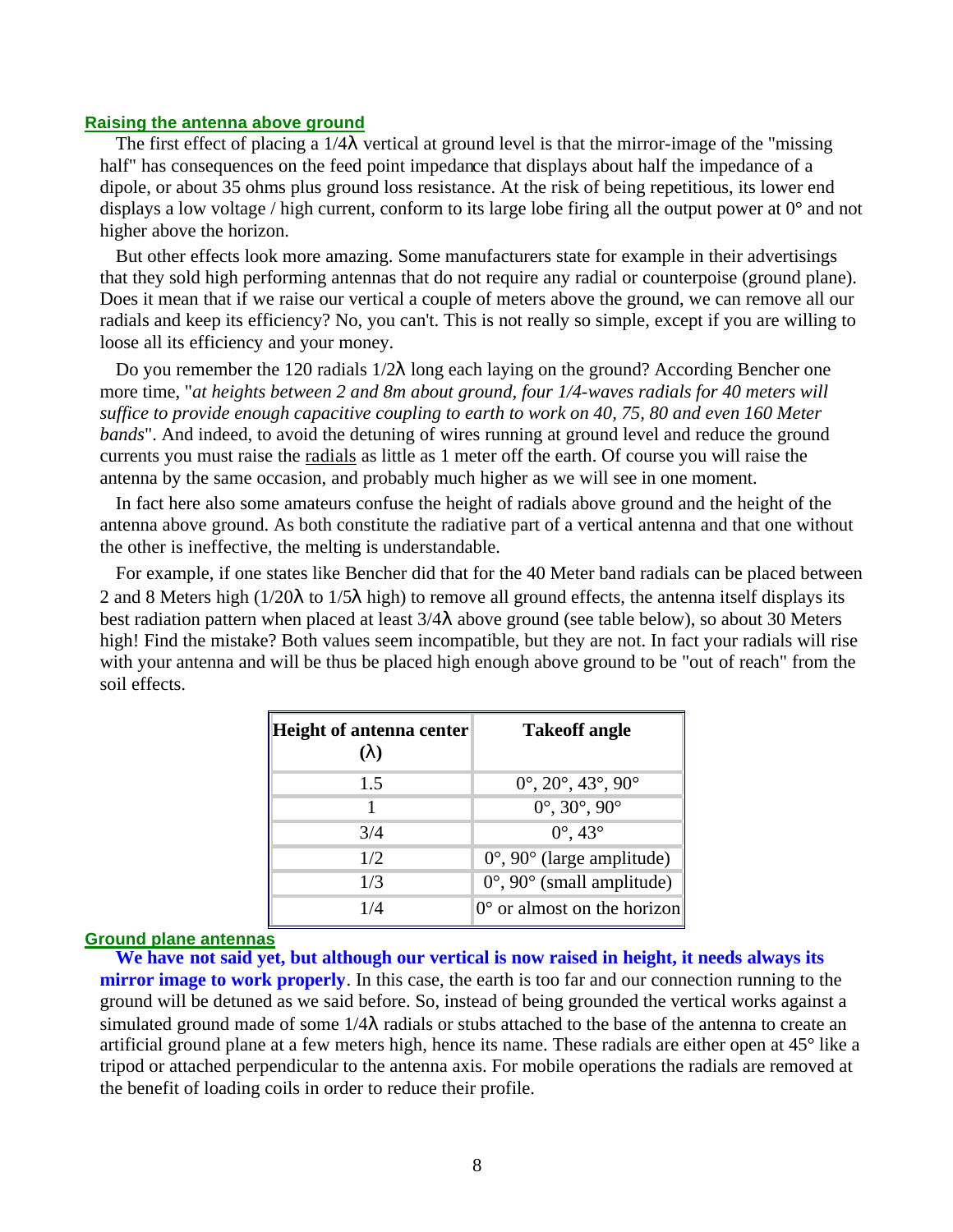If we raise the antenna base at a height of  $1/2\lambda$  or so, as Bencher states, usually four or six  $1/4\lambda$ radials only provide about the same efficiency as dozen or even an hundred  $1/2\lambda$  radials running underground. However, whatever the advertisings state, when the height above ground decreases say below 1Meter, the number of radials required to get the same efficiency increases. This is purely technical point not a marketing one.

**From 14 MHz and above (because it is impracticable on lower bands) the best radiation pattern for a vertical appears from 3/4l high above ground where an additional lobe appears at 43° of elevation**. At 1.5λ high the vertical antenna sees its main radiation lobes split in 4 parts, the

main horizontal one splitting in 3 parts at  $0^{\circ}$ ,  $20^{\circ}$  and  $43^{\circ}$  of elevation and a fourth one appearing at 90° (vertical).

The "Bencher" configuration using some  $1/4\lambda$  radials placed in height is called a counterpoise. Used in HF and VHF / UHF bands, these Ground plane antennas are installed on small masts from 2 to 5 Meters high usually erected above the common obstacles using as few as three radials or stubs. Rather efficient, these vertical antennas are largely used, not only by the ham community but also by other services using shortwaves, hence the presence of a large amount of VHF / UHF Ground plane antennas here and there at the HQ of many companies.

# **Height**

As we saw in the table displayed above, for a vertical cut for the 20 Meter band, at 5 Meters high to use its mirror image in the ground, the best efficiency is reached by erecting the antenna center up to 30 Meters high (100 ft)! Some Amateur installations can exceed this height, but for most of us this is neither feasible, nor economical. So for the lower bands of 40 to 160 Meters, amateurs have found some hybrid solutions, like using together a vertical from 9 to 15 Meters high associated to a radial system made of 4 wires buried in the ground. The antenna being less than  $1/4\lambda$  high, the input reactance without loading is capacitive. In this case a simple series-loading coil placed at the base of the antenna will ensure the matching to the feed line and the transceiver. QST magazine and the other publications edited by ARRL about antennas have provided several models of such designs (including several models using wire antennas in inverted-V or loop configurations).

# **Radiation and SWR**

Another question arises when speaking of efficiency: what happens to the power put in the antenna and how losses affect the SWR?

The radiation resistance or RF energy radiated by your antenna has to be consider as a "good loss" compared to the loss induced by the ground and conductor resistance that are consider as a total loss. Thus, knowing that some "conductors" (including traps, loading coil, etc) loose more energy than others, we can use the concept of form factor, the famous Q-factor.

But due to ground losses, that can easily exceed the losses in conductors, traps and coils, a well tuned vertical cut at  $1/4\lambda$  can display a high SWR in the middle of a band (over 2.0:1) which means dozens of ohms vanished in pure ground loss resistance. Here are some tests made *in situ*. The first shows the efficiency before (first row) and after (second row) installing 6 radials of 2 Meters long at ground level around the base of a 1/4λ vertical: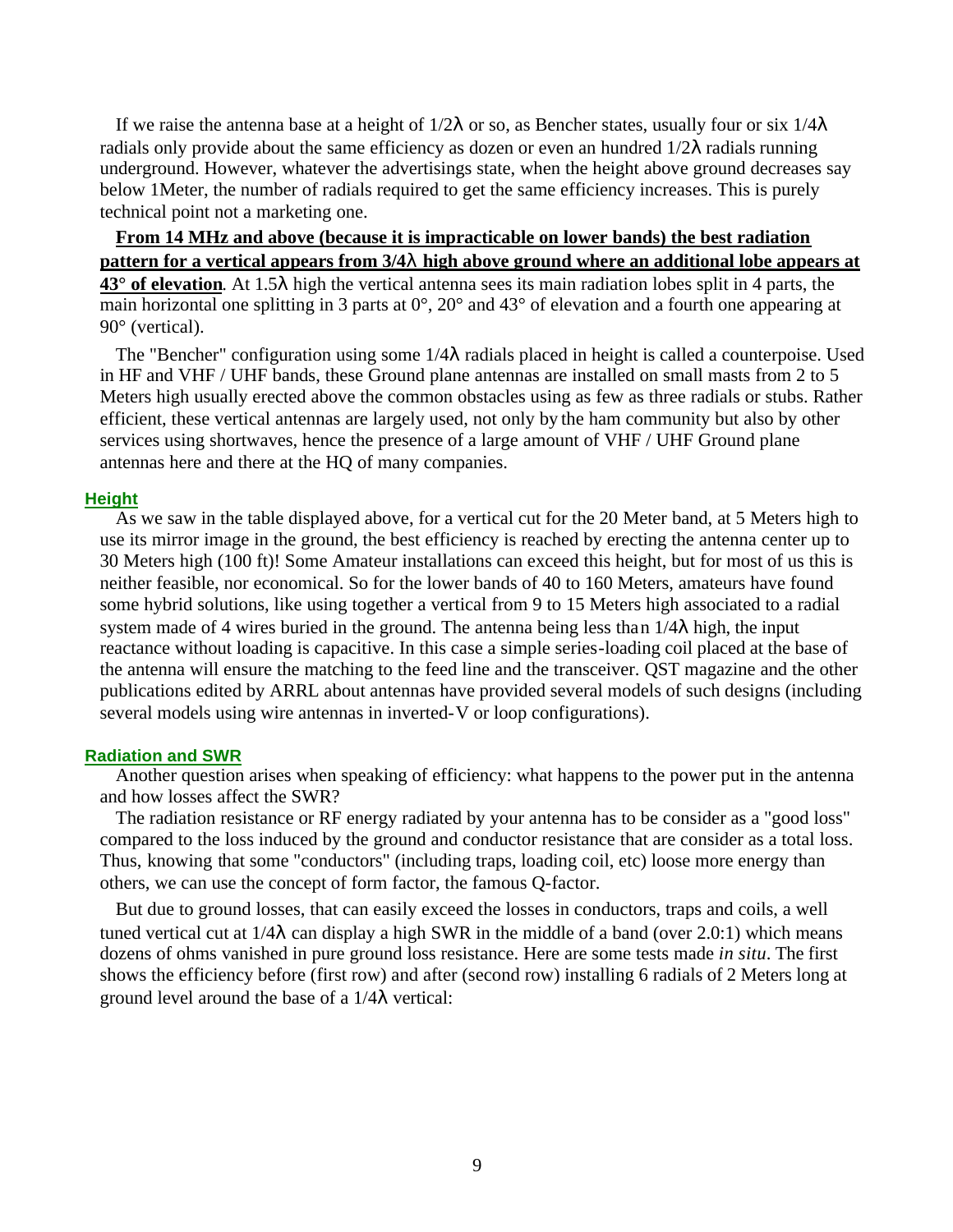| <b>Antenna</b>                           | <b>SWR</b> | Line<br><b>Impedance</b><br>W) | <b>Radiation</b><br><b>Resistance</b><br>W) | <b>Total</b><br><b>Losses</b><br>(W) | <b>Efficiency</b> |
|------------------------------------------|------------|--------------------------------|---------------------------------------------|--------------------------------------|-------------------|
| $\ 1/4\lambda$ vertical 2.0:1            |            | 50                             | 35                                          | 65                                   | 35%               |
| $\parallel$ 1/4 $\lambda$ vertical 1.0:1 |            | 50                             | 35                                          | 15                                   | 70%               |

SWR is measured at the antenna feed point in place of the transceiver end to avoid transmission losses and increase the accuracy. Total losses are due to radiation lost in coax, traps, loading coils, and ground loss resistances. The efficiency is expressed as the ratio of power radiated to the total power fed to it (or the ratio between the radiation resistance to total losses).

Below is the efficiency before and after installing 6 radials at the base of the previous vertical but resonating at half-frequency (e.g. on 80 Meters in place of 40 Meters), the third case is using 120 radials to reach a zero ground resistance:

| <b>Antenna</b>           | <b>SWR</b> | Line<br><b>Impedance</b><br>$(\mathbf{W})$ | <b>Radiation</b><br><b>Resistance</b><br>$\mathbf{W}$ | <b>Total</b><br><b>Losses</b><br>$(\mathbf{W})$ | <b>Efficiency</b> |
|--------------------------|------------|--------------------------------------------|-------------------------------------------------------|-------------------------------------------------|-------------------|
| $1/8\lambda$<br>vertical | 3.0:1      | 50                                         | 12                                                    | 138                                             | 8%                |
| $1/8\lambda$<br>vertical | 1.5:1      | 50                                         | 12                                                    | 63                                              | 16%               |
| $1/8\lambda$<br>vertical | 1.5:1      | 50                                         | 12                                                    | 5                                               | 16%               |

For comparison purposes, here is the efficiency of a dipole:

| <b>Antenna</b>                                | <b>SWR</b> | Line<br><b>Impedance</b><br>W) | <b>Radiation</b><br><b>Resistance</b><br>W) | <b>Total</b><br><b>Losses</b><br>(W) | <b>Efficiency</b> |
|-----------------------------------------------|------------|--------------------------------|---------------------------------------------|--------------------------------------|-------------------|
| $\vert 1/2\lambda \text{ dipole} \vert 1.0:1$ |            | 75                             |                                             |                                      | 90%               |

From these figures we can conclude that several parameters are very important to get the highest efficiency of a vertical:

- 1. The radiation resistance must be kept as high as possible, but it depends on total losses.
- 2. The radiation resistance depends on the height of the vertical, but as heights over  $1\lambda$  are not always practicable, we can reduce the ground loss resistance using as many radials as possible and using high-Q loading inductors of large diameter. Therefore the slim loading coils and traps made of thin wire encased in metal usually found in ham stores are NOT at all adapted to this usage.